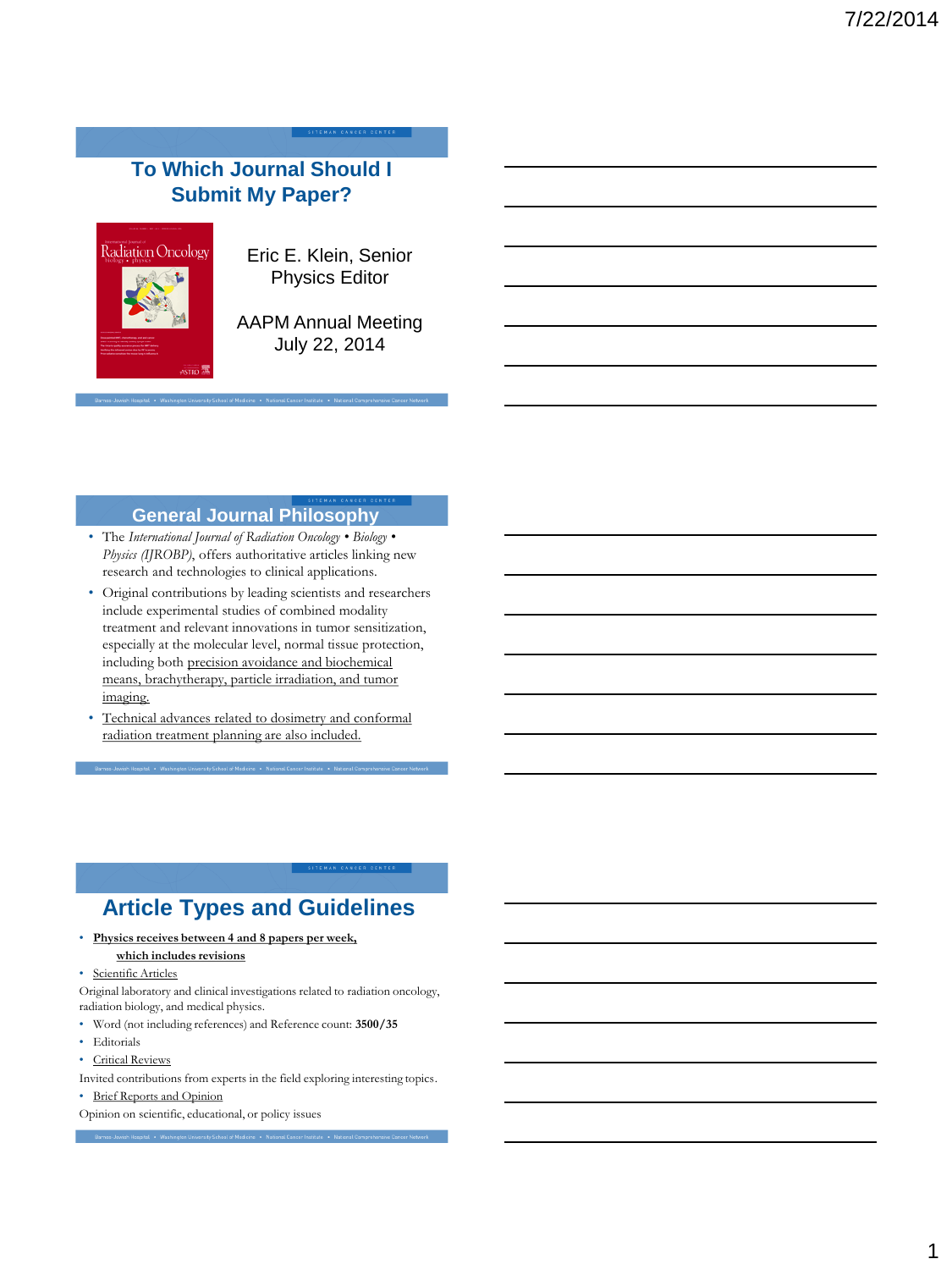#### **Publishing Today: Blind/Double Blind**

IJROBP is maintaining Double-Blind Process Editorial office redacts any hint that gives away Authors and Institution….. But a few (almost) get through

From accepted paper:

A multi-criteria optimization (MCO)[4] in-house treatment planning system (TPS), XXXX,.......

### **Publishing Today: Blind/Double Blind**

IJROBP is maintaining Double-Blind Process Editorial office redacts any hint that gives away Authors and Institution….. But a few (almost) get through

From accepted paper:

A multi-criteria optimization (MCO)[4] in-house treatment planning system (TPS), XXXX,…….

4) D. Craft, T. Halabi, H.A. Shih and T. Bortfeld, "An approach for practical multiobjective IMRT treatment planning." Int. J. Radiat. Oncol. Biol. Phys. 69(5): 1600-7 (2012).

## **Sequence of Review Process for IJORBP**

- **Paper submitted**
- **Editorial Office (Editor) Assigns to 1 of 9 Senior Editor, i.e. DeWees for GU, Klein for Physics**
- **Senior Editor assigns Associate Senior Editor (8 for Physics**
- **Associate Senior Editor assigns 3 reviewers (though 2 is often sufficient), or may Decline paper**
- **Reviewers are nudged @ 2 weeks, 3 weeks, at 4 weeks direct contact with decision to wait, replace**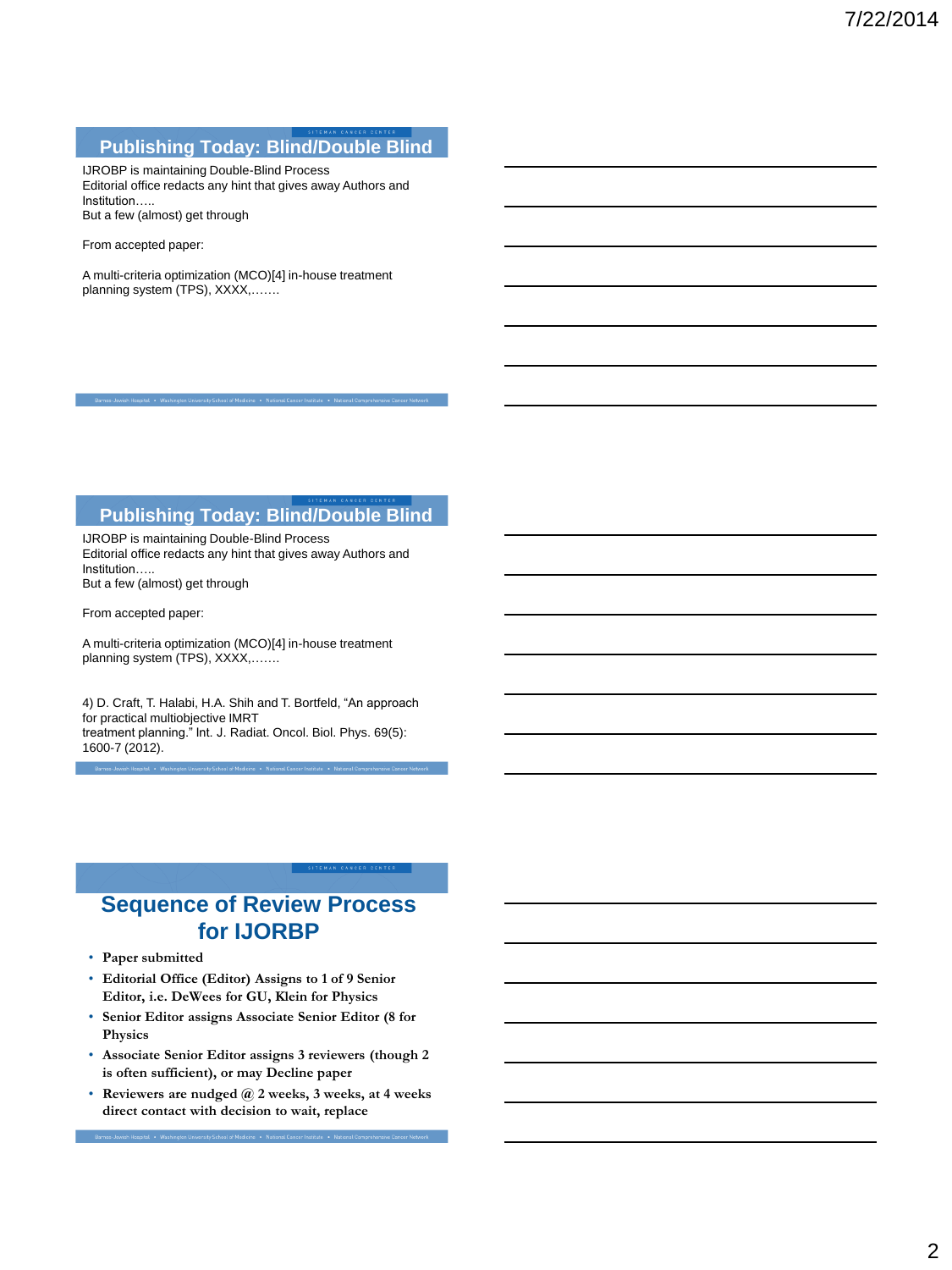## Decision Options

• Accept CME –

– Questions written and reviewed by ASTRO committee

- Accept
- Minor Revision
- Major Revision

Barnes-Jewish Hospital . Washington University School of Medicine . Natio

- Reject
- Decline

## **Publishing Today: IJORBP**







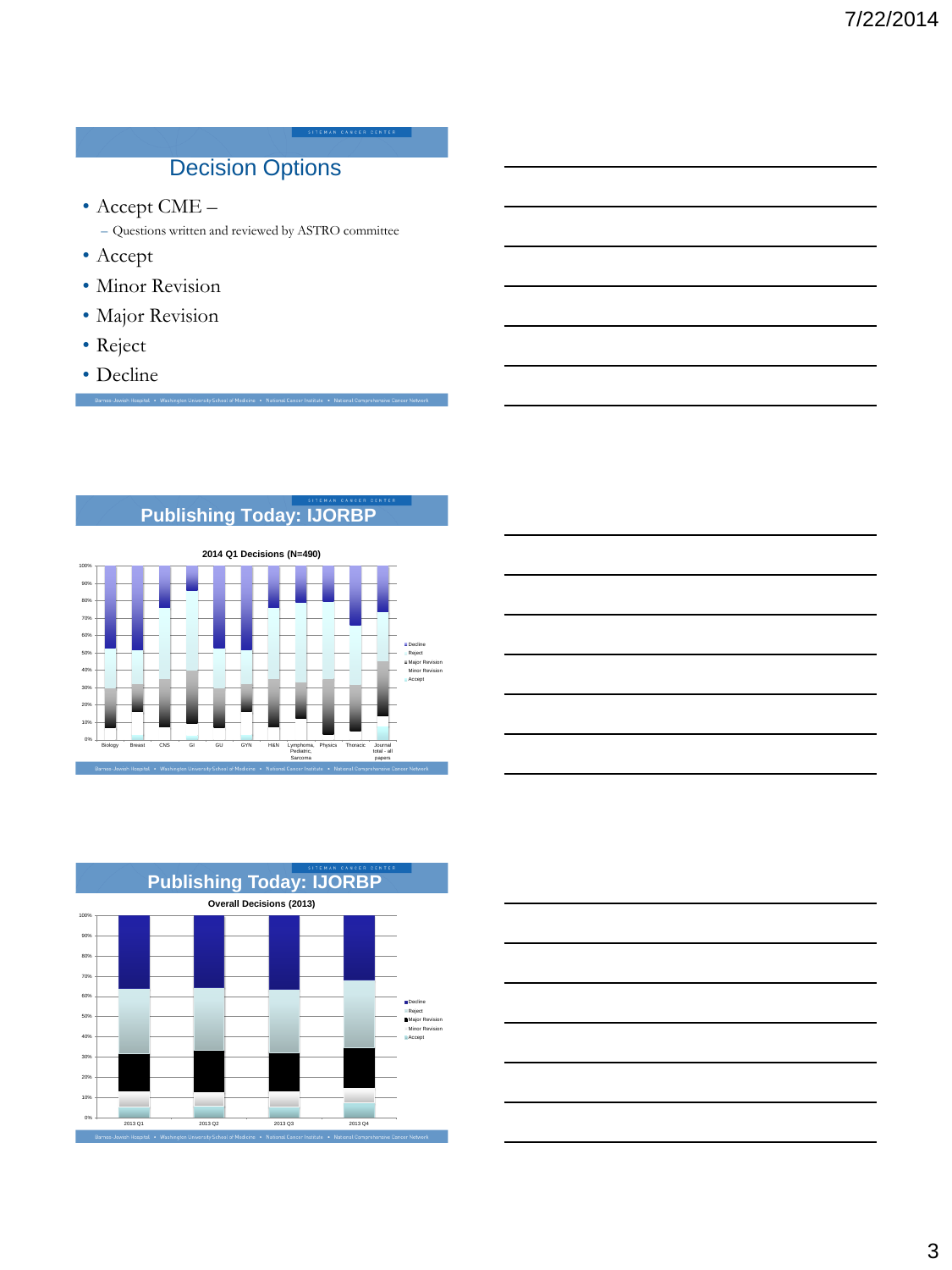## Sequence of Review Process for IJORBP

- **Reviews accumulated, along with review and recommendation by ASE**
- **Senior Editor concurs or overrides ASE decision, and adds review if needed**
- **Editor makes final decision and sends letter to Author**
- **A Rejection moves paper out of system, hence revised paper comes back as 'new' paper, though flagged and often sent to same review team**
- **A minor or major revision gives authors 30 or 60 days to send revised paper.**

## **Impact Factor**

A = the number of times articles published in 2011-2012 were cited in indexed journals during 2013

 $B =$  the number of articles, reviews, proceedings or notes published in 2011-2012

Impact factor 2013 = A/B

**IJROBP Currently has IF of 4.6**

### Papers IJORBP would like to get

- **Clinical treatment techniques and strategy**
- **Physics- and technology-driven clinical trials**
- **Management of treatment uncertainties**
- **Accurate dose accumulation**
- **Image-based assessment of normal tissue changes**
- **Real time imaging and it's impact**
- **Systems radiobiology**
- **Big data for radiation therapy**
- **Novel studies in safety/quality in radiation oncology**